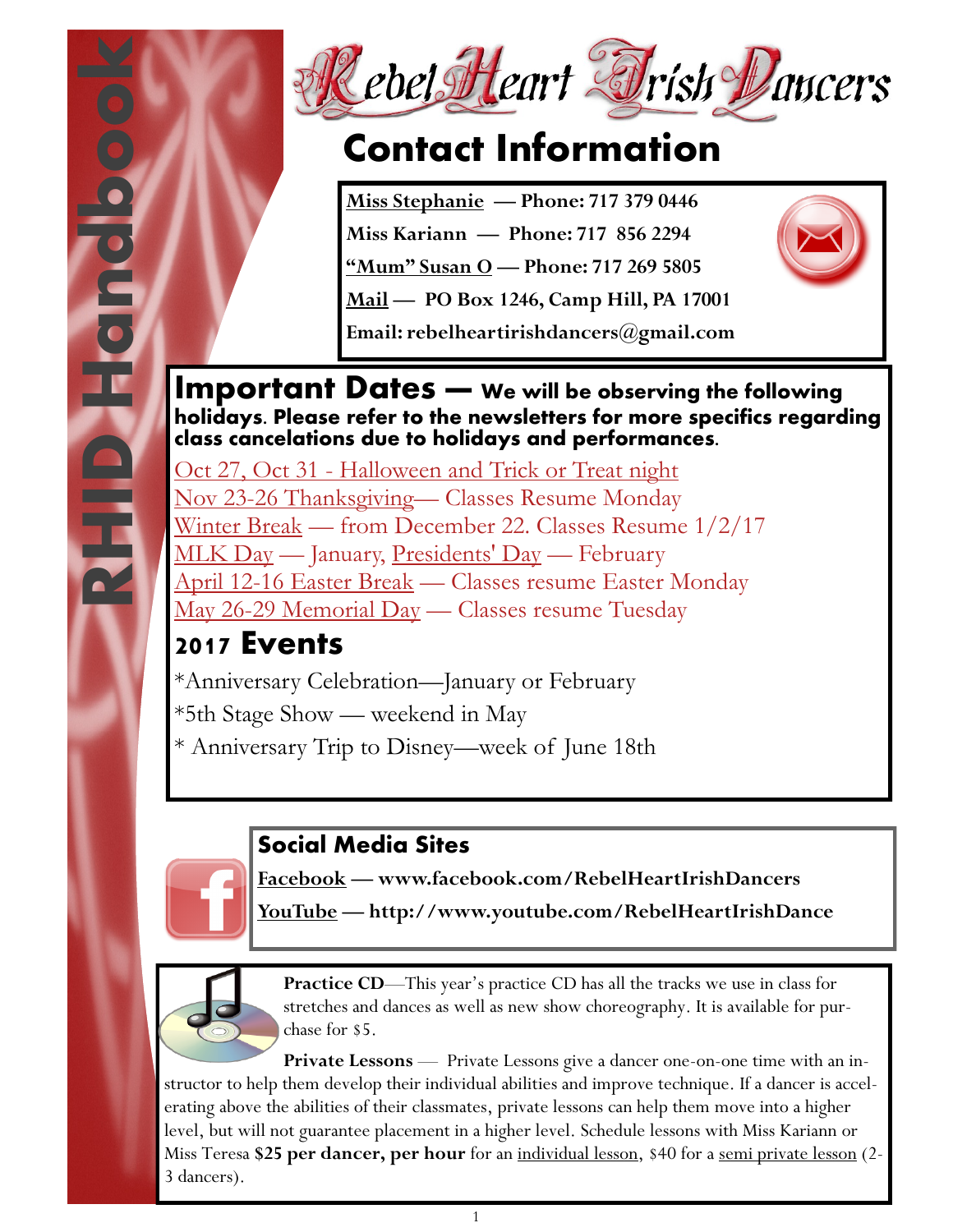# Rebel Heart Frish Dancers

### **Class Policies**

- Dancers should be respectful of fellow dancers and the studio property. Upon arriving to the studio, dancers can use cubbies to store their dance bags and street shoes. Please be sure that ALL items are clearly labeled.
- We encourage dancers in Beginner 2B and above to bring a notepad to write down choreography or record their steps with an appropriate device—parents can video tape new step demonstrations at the end of class.
- Please remind your dancer to use the bathroom before entering the studio. Socialization should happen before or after class, not during class. Water breaks are a privilege. Please leave cell phones and electric devices off and in your dance bag.

No street shoes, chewing gum, food or drinks other than water on the Rosco floors.

#### **Dress Code**

To maintain the professional attitude of RHID, students should respect the dress code. Attire is considered a personal reflection of individuals and the group. Proper attire is essential for safety of dancers, class discipline, and technique evaluation.

#### **Appropriate attire for class:**

Official RHID apparel or plain black top, black athletic shorts (girls: black skirt with bloomers, black tights or leggings); B or W socks, hair secured, appropriate foot wear.

#### **NOT appropriate attire for class:**

Colored clothing, long pants, ripped/cut clothes, low-cut or revealing tops, or undergarments showing; jewelry such as dangle earrings, rings, bracelets, watches, etc.

### **White on Right!**

### **For dancers in Beginner 2A and below, we strongly encourage wearing a white sock on the right foot for class.** This is very helpful for the dancer especially when

learning new choreography.

### **Allergies**

Dancers should refrain from wearing perfume, or strong fragrances due to sensitivity of others. Do not bring snacks that contain peanuts.

### **Tardy Policies**

Please plan to arrive PRIOR to the start of class. Dancers should stretch on their own before their class. Warming up is very important in preventing injuries and increasing flexibility. Dancers who arrive 10 minutes late or more will be asked to observe that class. This is for the dancer's safety.

### **Shoes and personal items left behind**

Dancers should always check their dance bag before leaving the studio. Dancers who leave their dance shoes at the studio will be assigned cleaning tasks to earn their shoes back. There is a lost and found box at the studio, however, items left for more than one month will be discarded.

### **Reporting Absences and Making up Missed Classes**

Please contact RHID via email or phone to let us know if your dancer will be absent from class. Dancers are encouraged to make up missed classes by attending a lower level class. Refer to the current class schedule to find a class that is suitable for the dancer's schedule.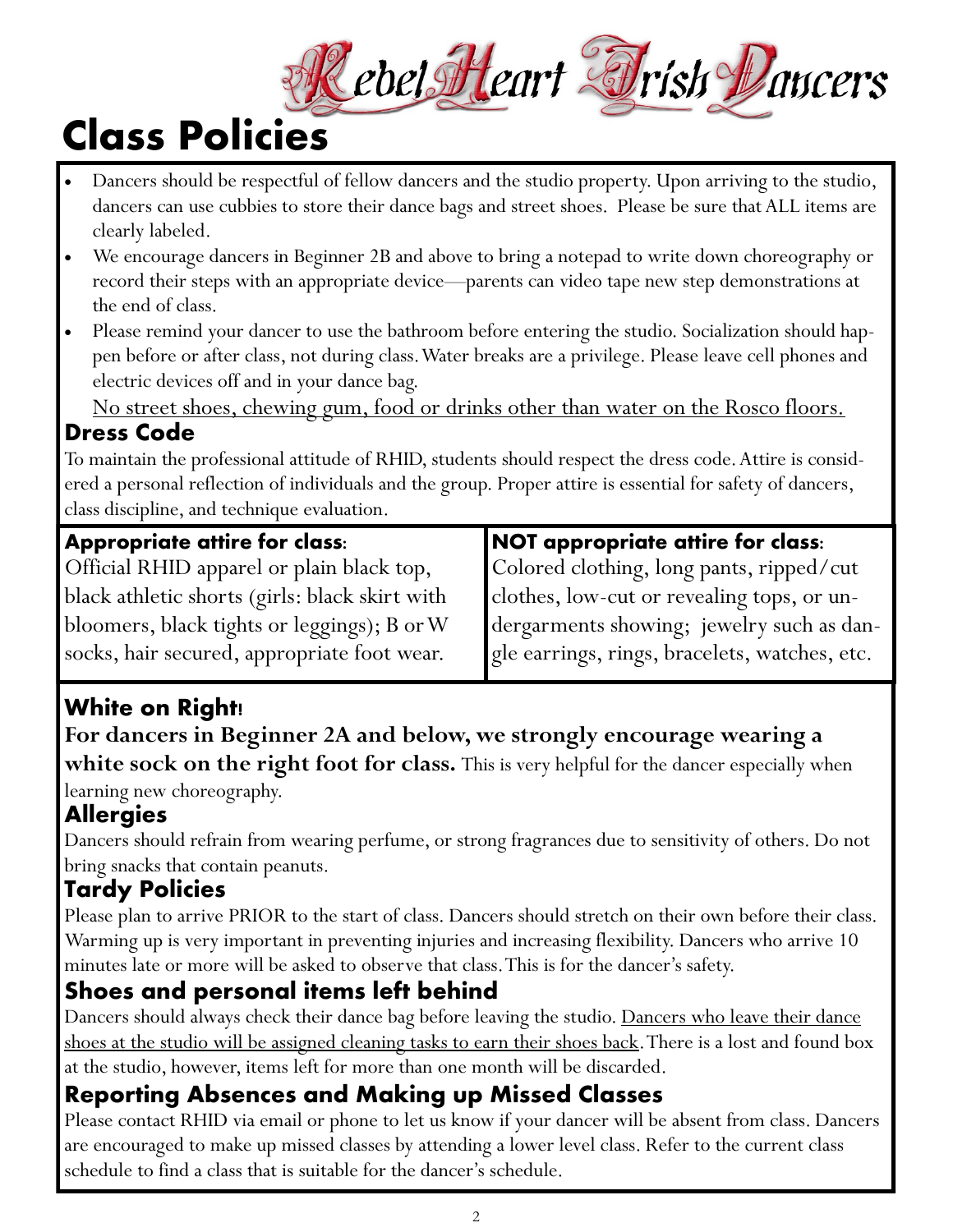

### **Level Progression**

#### **Level Placement**

Classes graduate to higher levels when they meet level and technique requirements. This doesn't always happen at the start of each dance year. When your dancer's class meets the requirements, they will become the next highest level. On occasion, an individual dancer who possess excellent technique and demonstrates a good work ethic may be invited to try out a higher level class. Private lessons and supplemental classes are designed to help dancers reach their goals for advancement.

### **Tuition Rates and Policies**

#### **Current Tuition Rates for RHID can be found on our website**

- RHID prefers payment by credit card via our website, or by check dropped at CH or mailed.
- Because does not pro-rate classes, students are encouraged to make up missed classes.
- A non-refundable registration fee of \$40.00 is due at the beginning of each dance year, or for new students enrolling during the year. This fee is not applied to tuition.
- Notify RHID immediately if a student drops a class, otherwise you may be billed for those classes
- All accounts not paid by the 10th will receive a 20% late fee applied to the account.
- All accounts must be paid in full by the end of each month in order to remain a member of RHID. If the account still has a balance, your student will not be allowed to participate in classes or performances
- No refunds will be given.
- **We have discounts available for multiple classes, multiple dancers, and paying for multiple months, we also offer referral discounts and we have partial scholarships available. Check out the tuition page of our website for details.**

### **Referral Program**

RHID has a referral incentive program. Dancers are encouraged to bring friends to the studio to take or observe a class. If the person they refer joins Rebel Heart, the dancer will receive a \$5 off voucher for the next month's tuition.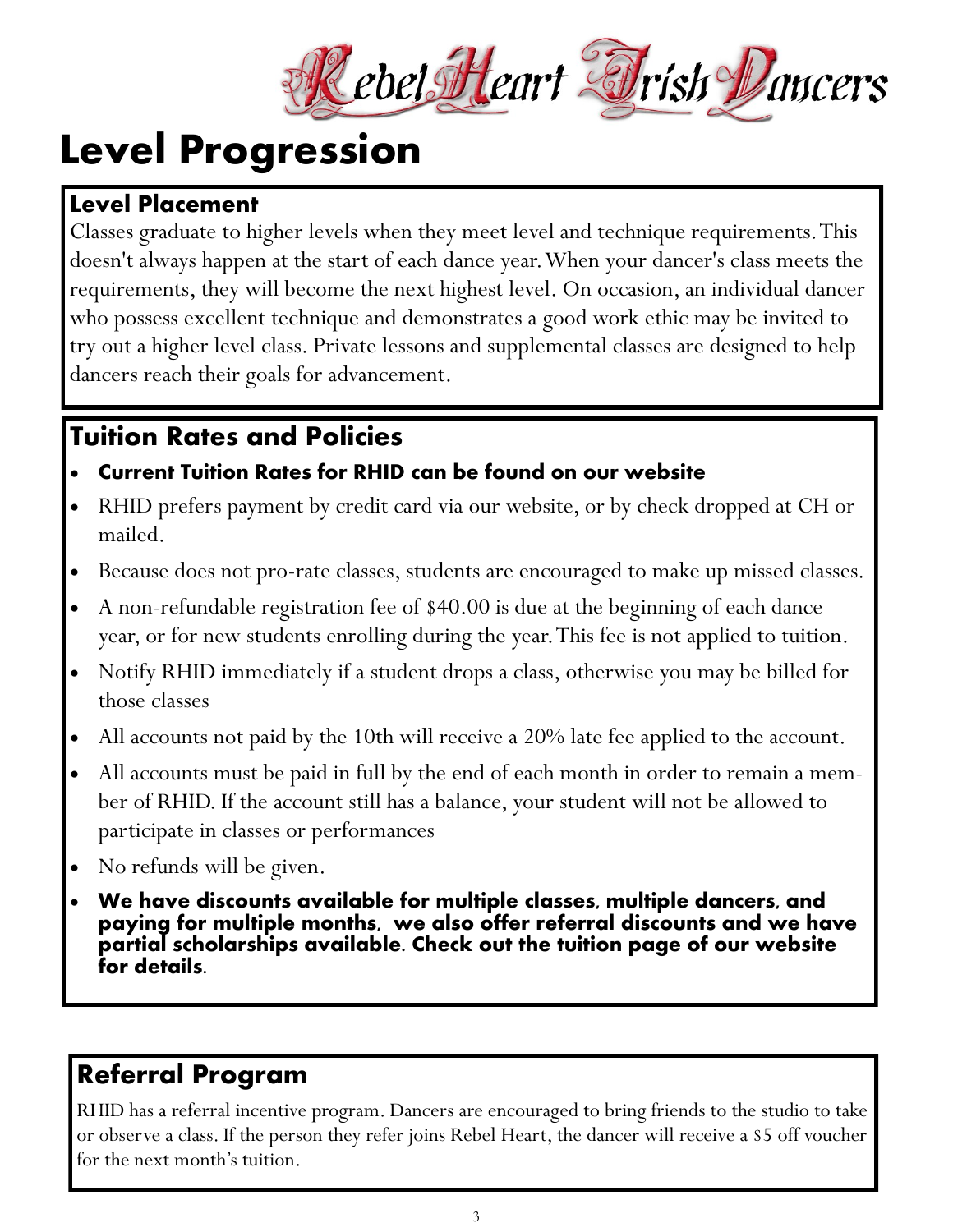

### **Costume Fees**

| <b>Beginner Jumper</b>                                  | <b>Novice Dress</b>                                 | <b>Boys Costume</b>                           |
|---------------------------------------------------------|-----------------------------------------------------|-----------------------------------------------|
| Cost: \$100                                             | Cost: \$400                                         | Beginner Cummerbund: \$25                     |
| <b>Includes Embroidered Satin</b><br>Dress, and Blouse. | Includes Stiff Paneled dress, and<br>Headband.      | Novice Cummerbund and cuffs:<br>$\sqrt{50}$   |
| Does not include tights or bloomers.                    | Does not include tights, bloomers, or<br>dress bag. | Does not include White or Red dress<br>shirt. |

Used beginner costumes are often available at a discounted rate.

### **Costume Care**

If your dancer wishes to perform with RHID, they will need to purchase a costume. Please note the costume policies and follow proper care for handling of the costume.

- Please do not arrive at performance in costume
- Dancers are responsible for ordering replacements, if any part of the costume gets lost.
- Dancers *may* wear their costume when performing outside of Rebel Heart but Miss Stephanie would like to approve your dances!
- Be sure to *air out the costume* after performances, and when not in use, stiff dresses *should lay flat*, if hung, panels will bend and become misshapen.
- Girls who wear their dress without a blouse should wear a gel based deodorant, to avoid staining the dress.
- Do not iron directly on any sequins as they WILL melt.
- It is the responsibility of the costume owner to make any repairs or alterations.
- Embroidered costumes can not be washed or dry cleaned, but they can be spot cleaned.
- Dancers who leave the troupe are encouraged to sell their costume to other dancers

## **Shoe Resources**

Used shoes in various sizes are available for sale at the Camp Hill studios; we also encourage dancers to sell their old shoes. We encourage shoe swaps when possible.

Dancers are expected to purchase shoes after one month of classes at RHID. *Please show new shoes to your instructor for proper sizing before wearing them in class or marking them***. Dancers are expected to label their dance shoes. A simple address label on the inside of the shoes will suffice.**

Shoes may be purchased from [www.keilys.com.](http://www.keilys.com)

Antonio Pacelli Ghillies (\$40-50) must be 1.5-3 sizes smaller than your street shoe and will be very tight when you first wear them. Fays Hardshoes (\$130) one of RHID preferred brands please talk with your instructor for sizing.

#### Or from [www.corrsirishshoes.com](http://www.corrsirishshoes.com)

Corrs Ghillies (\$30-60) eco ghillies are recommended for dancers with small feet and beginners only. Shoes are available to try on at the studio. Corrs Hardshoes (\$100-\$160) a RHID preferred brand, please talk with your instructor for sizing and brand options.

Boy's Reel Shoes, recommended for boys in Beginner 2A and above, may be purchased from: www.redheaddancer.com for \$75. Young Beginner boys may wear jazz shoes which can be purchased at any dance supply store or on www.discountdance.com for \$20.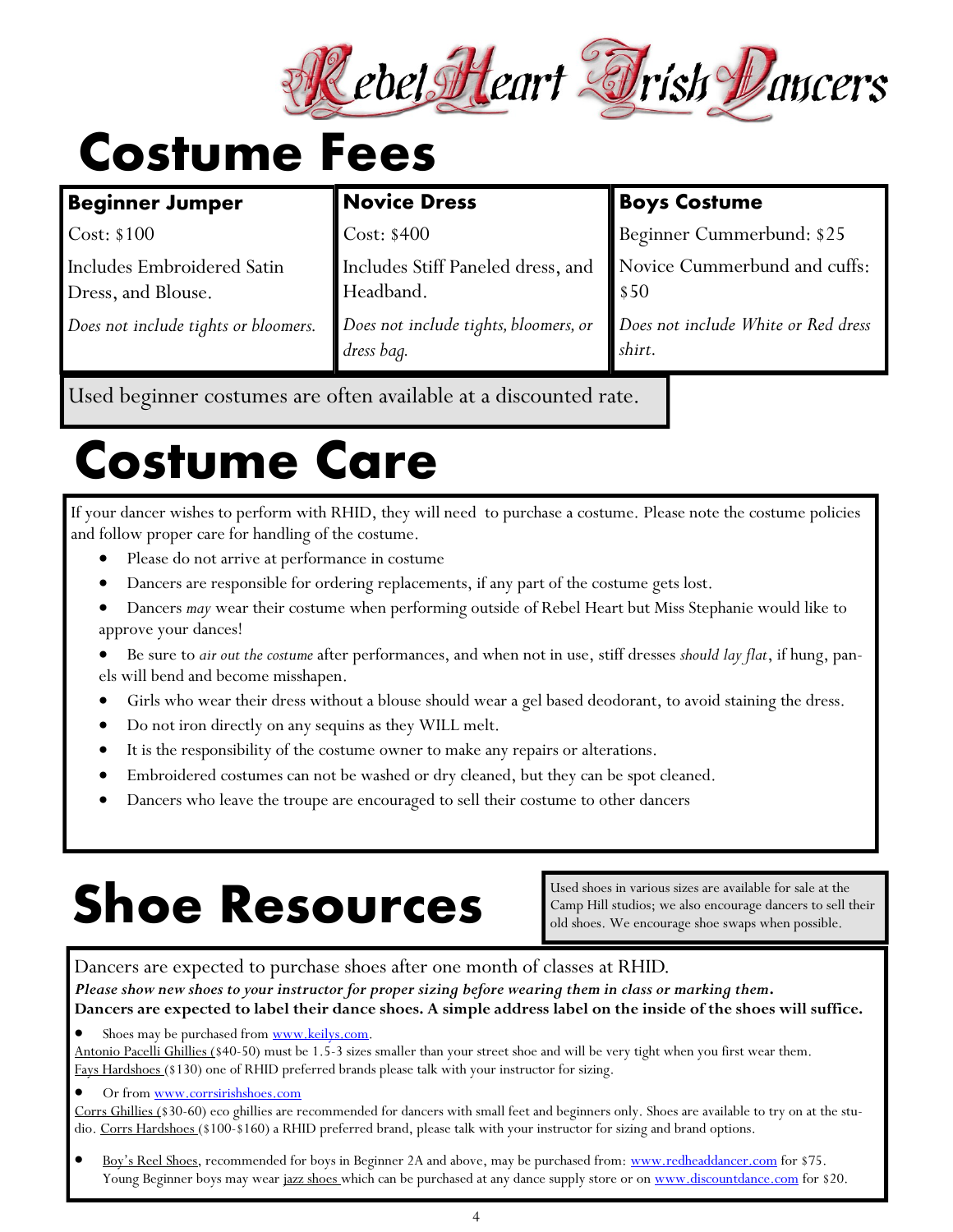Rebel Heart Frish Dancers

### **Show Survival Guide**

Arriving at Shows: In order for us to be identifiable as a group, we require that dancers arrive to all performances in RHID items. **Please brings sneakers your dancer can practice in**. **Boys:** should arrive in their black dress pants, and a white or black t-shirt.

**Girls:** should arrive with opaque black tights, black spaghetti strap leotard or bloomers, already on. Hair should be pulled back on the crown of her head, and headband should be secured with hairpins. No scrunchies or clips. If the dancer doesn't wear a blouse, they should get a clear deodorant to avoid staining. The modesty of our dancers is very important to us, we require our female dancers to wear a leotard or bloomers on top of their tights. If your dancer arrives without one, they will <u>NOT b</u>e allowed to perform. *No Colored Nail Polish* (clear, natural, or French is allowed), *or any jewelry* (one pair earrings.) Girls are REQUIRED to keep a **spare pair of tights in their dance bag**, holes and rips in tights will not be permitted.

**Put on costume at the last minute:** In order to help preserve the costumes, we will wait until after we have stretched and rehearsed to put them on. Do not arrive with the costume already on. **Hardshoe Dancers:** Please put a roll of duct tape in your dance bag, we often perform on slick surfaces, and the duct tape applied to the bottoms of the shoes will prevent slipping.

**Eating healthy**: will help your dancer give a good performance. Try to avoid fast food and absolutely NO SODA!

**Reporting Times:** Report times for shows are one hour before the show time (unless otherwise noted.) If a dancer arrives late to a performance without giving prior notice and we already practiced a routine that the dancer knows, <u>they will not be in that dance</u> for the performance. It is unfair for the dancers who arrive on time to have to modify a dance multiple times after we have practiced it in order to include a dancer who has arrived late.

**Keeping Items Orderly:** Bring a big bag and keep all your belongings contained inside. This will help to prevent lost items and will keep practice areas more organized.

Lost Items: Please check that your dancer has all their belongings with them before departing from a show. We will not allow any dancer to perform without their dance shoes and all costume elements. If a dancer misplaces their shoes and or costume, they will be responsible for locating them or replacing them. **We are not responsible for lost items**.

**Rules for Nursing Homes:** The purpose of our Nursing Home shows is to entertain the Residents of the Home. Please keep these tips in mind when at the nursing home: **Parking** – DO NOT PARK IN RESIDENT SPOTS, **Volume** – dancers and parents are asked to be respectful while in the home of others. **Watching the performance** – parents and friends may watch the performance as long as they are not taking away from the view of the residents. Some shows are in very small spacesparents & siblings will be asked to wait outside the performance areas in those facilities.

**Pub Shows:** There are age/level requirements for some shows. We invite everyone including friends and family to join us at our Pub shows! Please use your discretion to determine if the establishment is suitable for young children. Refrain from taking a table for the entire evening.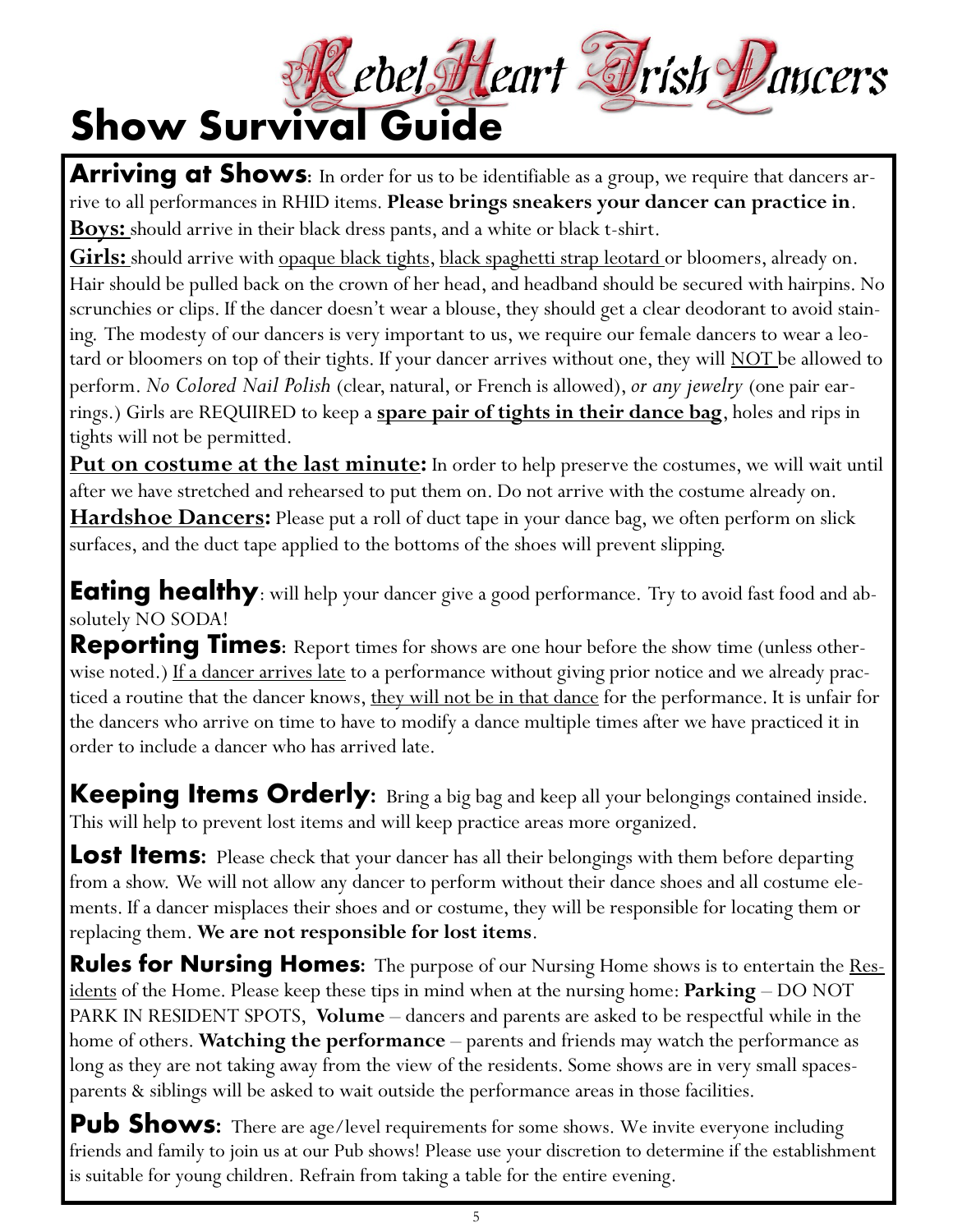### Rebel Heart Frish Dancers **Irish Dance 101**

Step Dancing: Irish dance is often referred to as "Step Dancing". Movements are performed in 8-count sections which are danced first with the right foot, then with the left—this 16-count movement is called a step.

**Types of Step Dances & Time Signatures**: Step dances are movements performed by individuals that require music with a specific time signature to be performed. For soft shoe solo dances, these time signatures are the Reel (4:4 time), Slip Jig (9:8), Single Jig (6:8), and Light Jig (also 6:8 time). In the hard shoes, there is the Treble Reel (4:4 time), which is much slower than soft shoe reel; the Treble Jig (6:8), also slower than soft shoe Jigs; and Hornpipe, which can be in either 2:2 or 2:4.

**Ceili Dances**: Pronounced "kay-LEE", Ceilis are group dances. These incorporate simple movements that are performed by dancers in groups of 2, 4, 6, 8, and so on, to a reel or jig. Each dance year, we will introduce several traditional Ceili' Dances as part of our performance repertoire.

**Set Dances:** A set dance is a movement performed in Hard Shoe. The first part of the dance is called the "step" (either a Jig or a Hornpipe), followed by a "set", which varies in length from 8 to 30 bars of music. There are several traditional set dances—St. Patrick's Day, Blackbird, Job of Journeywork, Garden of Daises, and White Blanket, to name a few—and around 30 non-traditional set dances.

**Soft Shoes:** Girls wear a leather slipper with laces that tie around the ankle and arch, called Ghillies. Boys wear what are called "Reel shoes", which are also made of soft leather, but fitted with a fiberglass heel. Boys steps in higher levels incorporate sounds into their movements, made by clicking their heels together.

**Hard shoes**: Also called "Jig shoes" or sometimes heavy shoes, these are made with heavy leather and fitted with a fiberglass toe and heel. The price difference of the shoes vary based on the quality of the glass—more expensive glass makes higher quality, louder sounds. Dancers usually train 3+ years in soft shoe before they can earn hard shoes.

### **Release Statements**

Liability Release: I am aware that dance training and the athletic exercises associated with it place unusual stress on the body and carry the risk of physical injury. On behalf of my child or myself (and if I am no longer a minor, on my own behalf), I assume the risk and agree that the Rebel Heart Irish Dancers shall not be liable in any way for injuries sustained during attendance at the studio or any of its related functions. I also understand that good dance training involves touching and adjustment of the student's body by the instructor.

**Publicity Release:** I hereby authorize the Rebel Heart Irish Dancers to record the student's picture and voice and to incorporate these recordings into video or photos on web, radio, or television broadcast programs. I also give my permission for RHID to use and license others to use these materials in any manner or media whatsoever. RHID is permitted to use these materials for publicity, advertising and sales promotion and to use the student's name, likeness and voice and biographic or other information in connection with them. I acknowledge that no promises of compensation were made by RHID for such use.

**Medical Release:** In the event I cannot be reached, I hereby give my permission to the faculty, staff and chaperones of the Rebel Heart Irish Dancers to authorize any emergency medical care that may be required by the above student during participation in classes, performances, or any related RHID events. This authorization extends throughout the current academic year or until the student is no longer enrolled at RHID, whichever comes first. I understand that I am responsible for any and all charges as a result of such care or medical treatment.